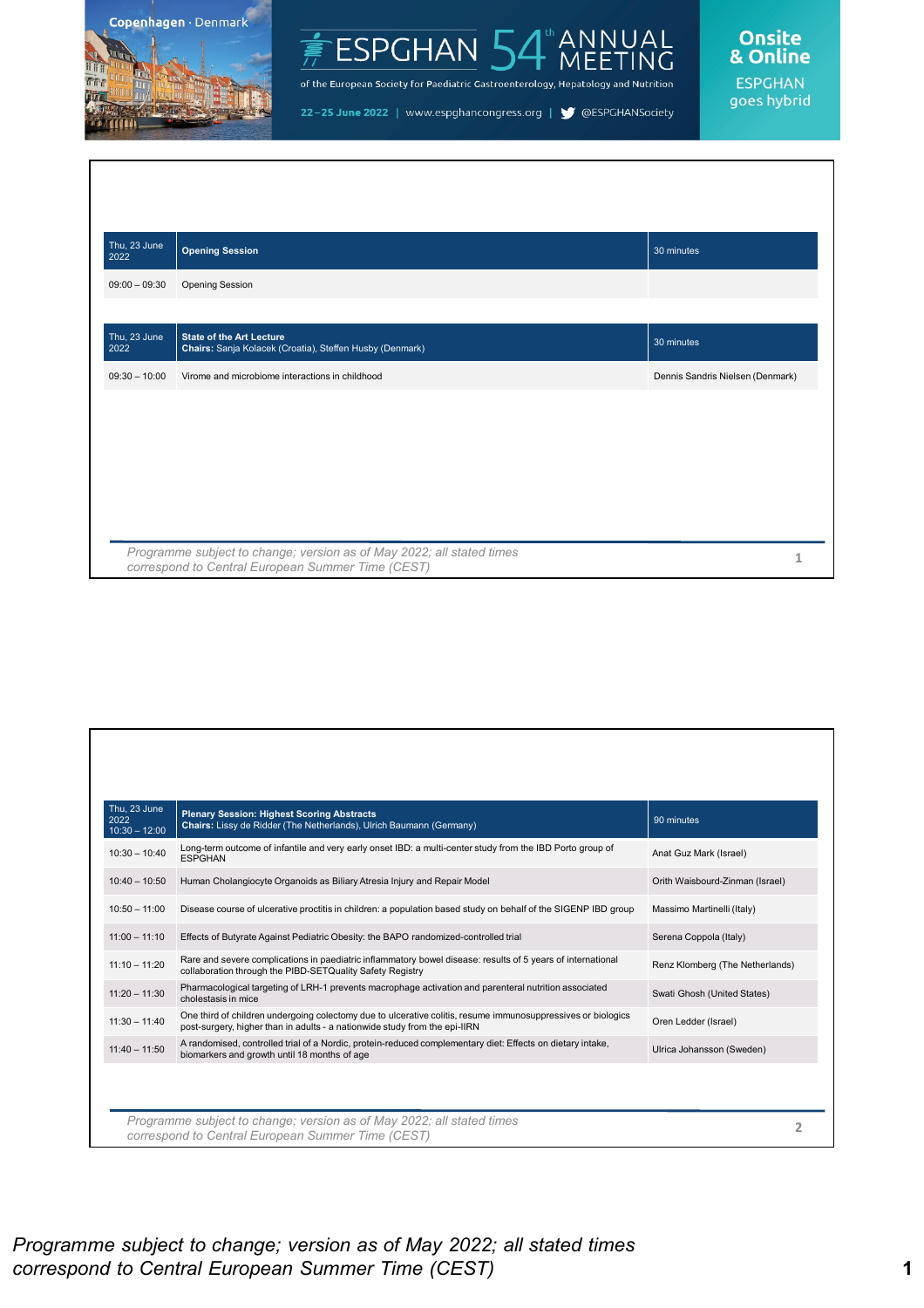



of the European Society for Paediatric Gastroenterology, Hepatology and Nutrition

22-25 June 2022 | www.espghancongress.org | S @ESPGHANSociety

Onsite<br>& Online **ESPGHAN** 

goes hybrid

| Thu, 23 June<br>2022 | <b>Keynote Lecture Gastroenterology</b><br>Chair: Marc Benninga (The Netherlands)   | 30 minutes               |
|----------------------|-------------------------------------------------------------------------------------|--------------------------|
| $12:00 - 12:30$      | Short gut syndrome: The use of pro-adaptive agents to make the gut and patient grow | Palle Jeppesen (Denmark) |
|                      |                                                                                     |                          |
|                      |                                                                                     |                          |
|                      |                                                                                     |                          |
|                      |                                                                                     |                          |
|                      |                                                                                     |                          |
|                      |                                                                                     |                          |
|                      |                                                                                     |                          |
|                      |                                                                                     |                          |

| Thu, 23 June<br>2022<br>$14:30 - 16:30$           | Clinical Practice in Gastroenterology: COVID-19 in paediatric Gastroenterology<br>Chairs: Vibeke Brix Christensen (Denmark), Marco Deganello Saccomani (Italy) | 120 minutes                    |  |
|---------------------------------------------------|----------------------------------------------------------------------------------------------------------------------------------------------------------------|--------------------------------|--|
| $14:30 - 14:54$                                   | Gastrointestinal manifestations of COVID-19 in children                                                                                                        | Ilse Broekaert (Germany)       |  |
| $14:54 - 15:18$                                   | COVID-19 and paediatric patients with gastrointestinal diseases under immunosuppressive treatment                                                              | Amit Assa (Israel)             |  |
| $15:18 - 15:42$                                   | COVID-19 and the liver                                                                                                                                         | Emanuele Nicastro (Italy)      |  |
| $15:42 - 16:06$                                   | The effectiveness and safety of anti-COVID-19 vaccines in children and in patients with gastrointestinal diseases                                              | Amir Ben-Tov (Israel)          |  |
| $16:06 - 16:30$                                   | COVID-19: The pandemic effect on the management of children with gastrointestinal diseases                                                                     | Edward Gaynor (United Kingdom) |  |
|                                                   |                                                                                                                                                                |                                |  |
|                                                   |                                                                                                                                                                |                                |  |
|                                                   |                                                                                                                                                                |                                |  |
|                                                   |                                                                                                                                                                |                                |  |
|                                                   | Programme subject to change; version as of May 2022; all stated times                                                                                          |                                |  |
| correspond to Central European Summer Time (CEST) |                                                                                                                                                                |                                |  |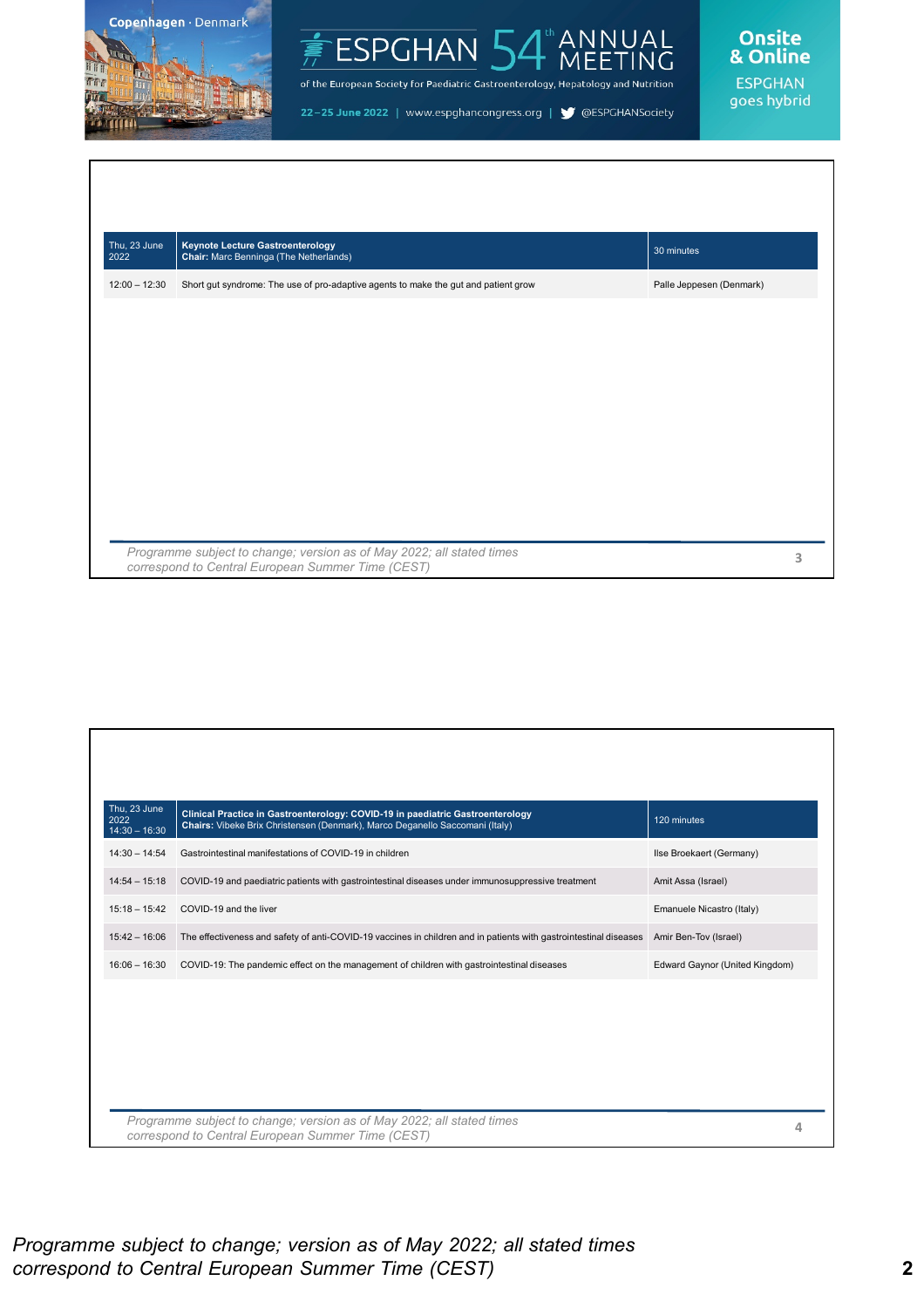

#### ANNUAL<br>MEETING ESPGHAN<sup>1</sup>

of the European Society for Paediatric Gastroenterology, Hepatology and Nutrition

22-25 June 2022 | www.espghancongress.org | S @ESPGHANSociety

# Onsite<br>& Online

| Thu, 23 June<br>2022<br>$14:30 - 16:30$ | Parallel Symposium: Management and treatment of coeliac disease<br>Chairs: Jernej Dolinsek (Slovenia), Stine Dydensborg Sander (Denmark)  | 120 minutes                    |   |
|-----------------------------------------|-------------------------------------------------------------------------------------------------------------------------------------------|--------------------------------|---|
| $14:30 - 14:52$                         | ESPGHAN position paper on the follow-up of children and adolescents with coeliac disease                                                  | Luisa Mearin (The Netherlands) |   |
| $14:52 - 15:02$                         | <b>Abstract:</b> Genetic risk for celiac disease does not predict the frequency of childhood infections                                   | Ketil Størdal (Norway)         |   |
| $15:02 - 15:24$                         | The role of the gluten-challenge in the management of children with coeliac disease. How to do it today?                                  | Alina Popp (Romania)           |   |
| $15:24 - 15:34$                         | Abstract: Testing for fecal gluten immunogenic peptides: is it useful to evaluate compliance with gluten-free diet<br>in celiac children? | Marianna Casertano (Italy)     |   |
| $15:34 - 15:56$                         | Into the future: Gluten-challenge without eating gluten                                                                                   | Ludvig Sollid (Norway)         |   |
| $15:56 - 16:06$                         | Abstract: Inhibition of transqlutaminase 2 but not microbial transqlutaminase by PX12                                                     | Sebastian Stricker (Germany)   |   |
| $16:06 - 16:28$                         | Non-dietary treatment of coeliac disease: Also for children (in the future)?                                                              | Detlef Schuppan (Germany)      |   |
|                                         |                                                                                                                                           |                                |   |
|                                         |                                                                                                                                           |                                |   |
|                                         | Programme subject to change; version as of May 2022; all stated times<br>correspond to Central European Summer Time (CEST)                |                                | 5 |

| Diet in pregnancy and its implication in the health of the offspring<br>Abstract: Targeted individualized versus standardized preterm human milk fortification - a randomized control<br>trial<br>Dietary patterns in early life and later cardio metabolic risk<br>Abstract: Texture matters - food pieces and developmental milestones<br>Personalized diet | Sjurdur Frodi Olsen (Denmark)<br>Raghuram Mallaiah (India)<br>Verònica Luque (Spain)<br>Maria Somaraki (France)<br>Avner Leshem (Israel) |  |
|---------------------------------------------------------------------------------------------------------------------------------------------------------------------------------------------------------------------------------------------------------------------------------------------------------------------------------------------------------------|------------------------------------------------------------------------------------------------------------------------------------------|--|
|                                                                                                                                                                                                                                                                                                                                                               |                                                                                                                                          |  |
|                                                                                                                                                                                                                                                                                                                                                               |                                                                                                                                          |  |
|                                                                                                                                                                                                                                                                                                                                                               |                                                                                                                                          |  |
|                                                                                                                                                                                                                                                                                                                                                               |                                                                                                                                          |  |
|                                                                                                                                                                                                                                                                                                                                                               |                                                                                                                                          |  |
| Abstract: Blenderised Tube Feeds vs commercial formula: how do they effect the gut microbiota of gastrostomy<br>fed children?                                                                                                                                                                                                                                 | Neha Chandrasekar (Australia)                                                                                                            |  |
| Nordic diet                                                                                                                                                                                                                                                                                                                                                   | Christian Mølgaard (Denmark)                                                                                                             |  |
|                                                                                                                                                                                                                                                                                                                                                               |                                                                                                                                          |  |
|                                                                                                                                                                                                                                                                                                                                                               | Programme subject to change; version as of May 2022; all stated times                                                                    |  |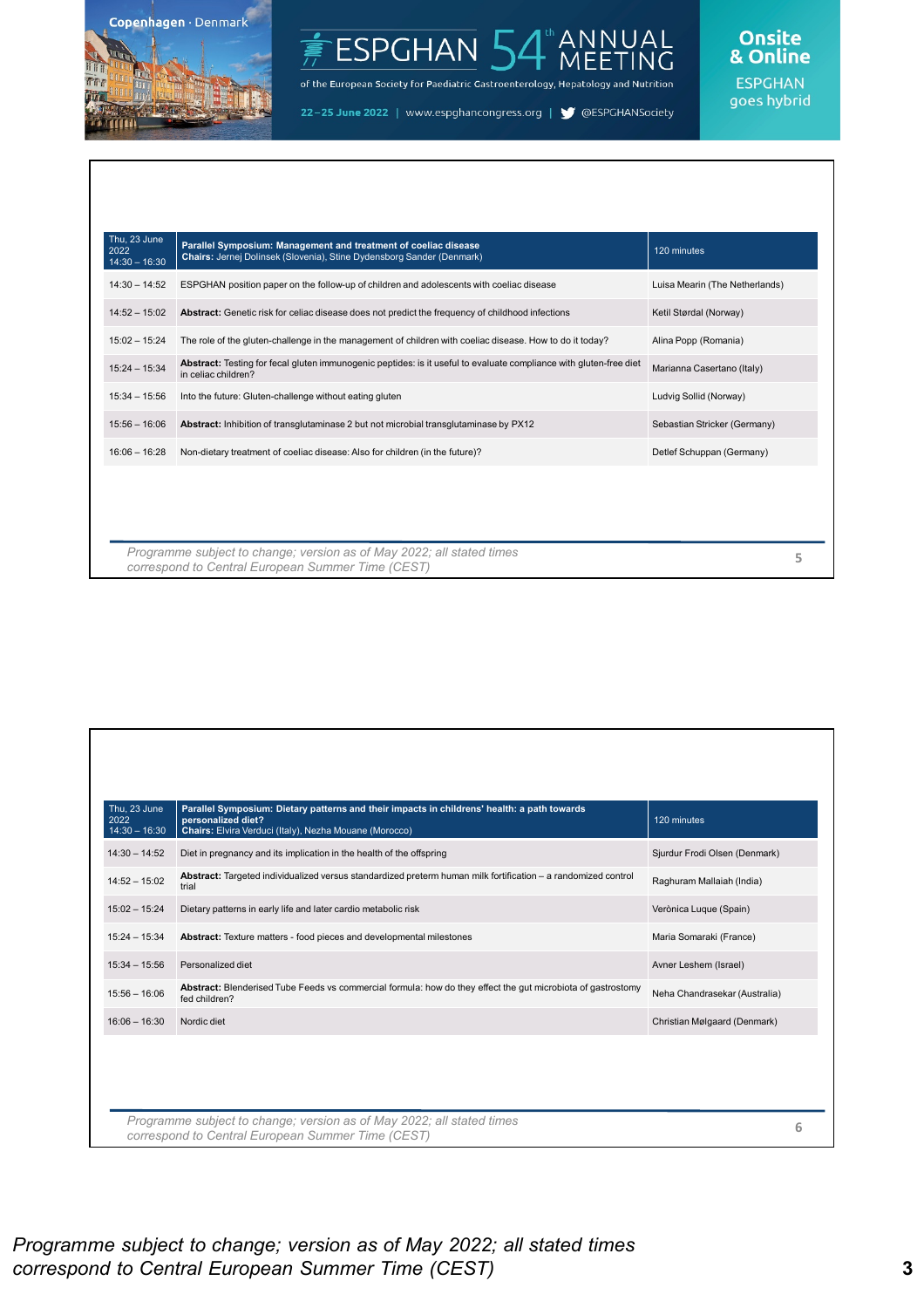

#### ANNUAL<br>MEETING ESPGHAN<sup>I</sup>

of the European Society for Paediatric Gastroenterology, Hepatology and Nutrition

22-25 June 2022 | www.espghancongress.org | S @ESPGHANSociety

### Onsite<br>& Online

| Thu, 23 June<br>2022<br>$14:30 - 16:30$ | Parallel Symposium: Intestinal failure<br>Chairs: Susan Hill (United Kingdom), José Spolidoro (Brazil)                                                 | 120 minutes                          |
|-----------------------------------------|--------------------------------------------------------------------------------------------------------------------------------------------------------|--------------------------------------|
| $14:30 - 14:52$                         | Intestinal failure in children: Diagnosis and genetics                                                                                                 | Cécile Lambe (France)                |
| $14:52 - 15:02$                         | Abstract: Real-life use of teduglutide for children with short bowel syndrome in Europe: preliminary results from<br>the REAL TEDU Paediatric Registry | Lorenzo Norsa (Italy)                |
| $15:02 - 15:24$                         | What is the optimal feeding in children with short bowel syndrome?                                                                                     | Sarah Macdonald (United Kingdom)     |
| $15:24 - 15:34$                         | Abstract: Factors associated with weight gain on achieving enteral autonomy for children with short bowel<br>syndrome                                  | Virginia Chatzidaki (United Kingdom) |
| $15:34 - 15:56$                         | Intestinal failure: The ERNICA experience                                                                                                              | Merit Tabbers (The Netherlands)      |
| $15:56 - 16:06$                         | Abstract: Pre-digestion of the lipids in infant formula affects gut maturation of the preterm pig                                                      | Kamil Zaworski (Poland)              |
| $16:06 - 16:28$                         | Novel strategies to prevent complications                                                                                                              | Lorenzo Norsa (Italy)                |
|                                         |                                                                                                                                                        |                                      |
|                                         | Programme subject to change; version as of May 2022; all stated times<br>correspond to Central European Summer Time (CEST)                             |                                      |

| Thu, 23 June<br>2022               | <b>Parallel Symposium: Biliary Atresia</b><br>Chairs: Piotr Czubkowski (Poland), Suporn Treepongkaruna (Thailand)                                          | 120 minutes                     |   |
|------------------------------------|------------------------------------------------------------------------------------------------------------------------------------------------------------|---------------------------------|---|
| $14:30 - 16:30$<br>$14:30 - 14:52$ | Biliary atresia: More than surgery only steroids, CMV and novel agents                                                                                     | Mark Davenport (United Kingdom) |   |
| $14:52 - 15:02$                    | Abstract: The use of von-Willebrand factor and transient elastography measurements of spleen and liver as<br>predictors of portal hypertension in children | Robert Hegarty (United Kingdom) |   |
| $15:02 - 15:24$                    | Predicting native liver injury and survival in biliary atresia: The role of serum biomarkers                                                               | Mikko P. Pakarinen (Finland)    |   |
| $15:24 - 15:34$                    | Abstract: Prevalence and endoscopic features of rectal varices and colopathy in children with cirrhotic and non-<br>cirrhotic portal hypertension          | Vipul Gautam (India)            |   |
| $15:34 - 15:56$                    | Portal hypertension: How to manage common and uncommon complications                                                                                       | Angelo Di Giorgio (Italy)       |   |
| $15:56 - 16:06$                    | Abstract: Insights into mechanisms of bile duct recovery in a toxic model of biliary atresia                                                               | Orith Waisbourd-Zinman (Israel) |   |
| $16:06 - 16:28$                    | Optimising growth in biliary atresia                                                                                                                       | Sara Mancell (United Kingdom)   |   |
|                                    |                                                                                                                                                            |                                 |   |
|                                    |                                                                                                                                                            |                                 |   |
|                                    | Programme subject to change; version as of May 2022; all stated times                                                                                      |                                 |   |
|                                    | correspond to Central European Summer Time (CEST)                                                                                                          |                                 | 8 |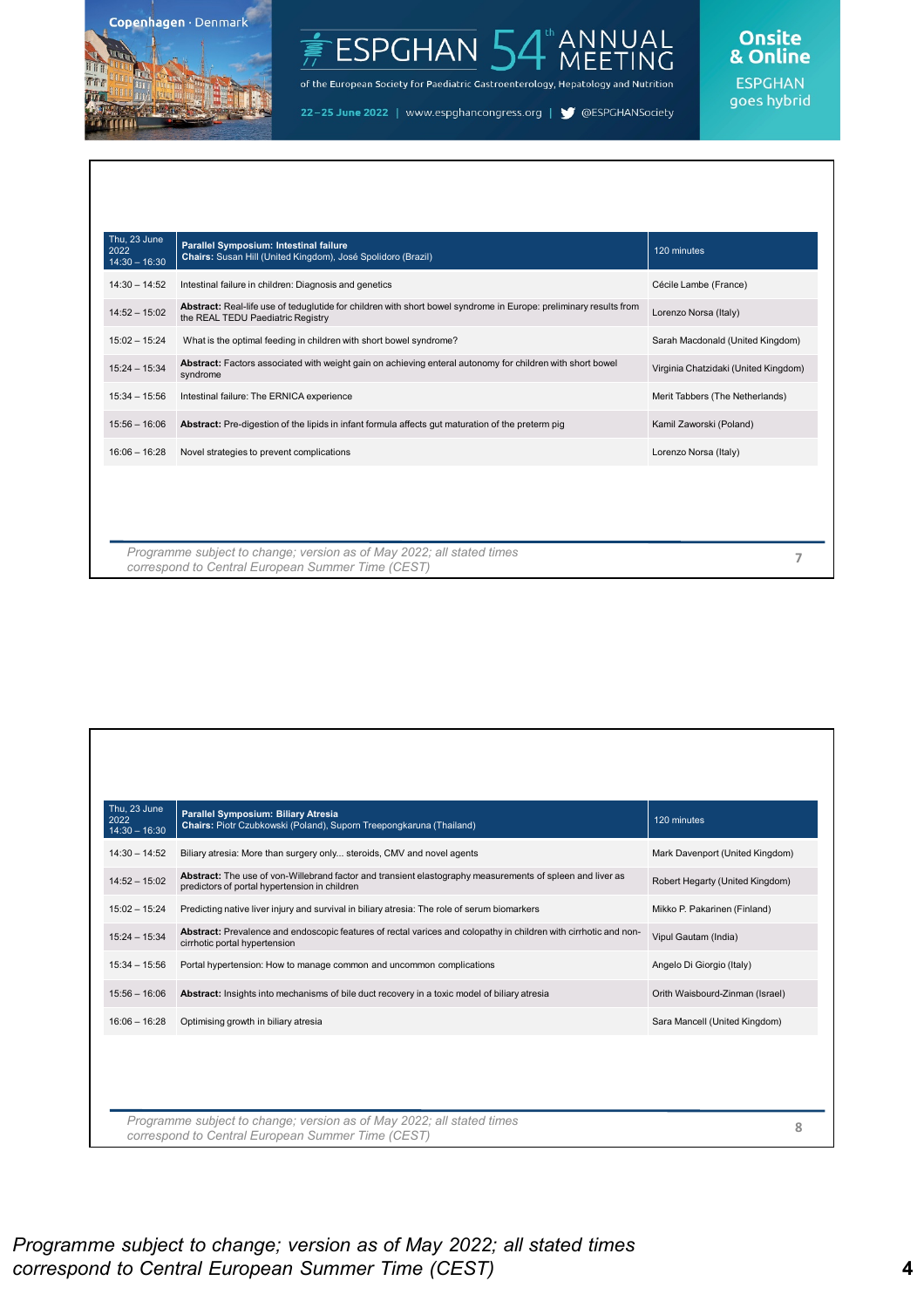

#### ANNUAL<br>MEETING ESPGHAN<sup>I</sup>

of the European Society for Paediatric Gastroenterology, Hepatology and Nutrition

22-25 June 2022 | www.espghancongress.org | S @ESPGHANSociety

### Onsite<br>& Online

| Thu, 23 June<br>2022<br>$17:00 - 18:00$ | Parallel Session: Gastroenterology 1 - COVID & IBD<br>Chairs: Osvaldo Borrelli (United Kingdom), Johannes Taminiau (The Netherlands)                                                                                | 60 minutes                     |   |
|-----------------------------------------|---------------------------------------------------------------------------------------------------------------------------------------------------------------------------------------------------------------------|--------------------------------|---|
| $17:00 - 17:10$                         | Spike protein produced by SARS-CoV-2 acts as an enterotoxin in an in vitro and ex-vivo model of diarrhoea                                                                                                           | Marco Poeta (Italy)            |   |
| $17:10 - 17:20$                         | COVID-19 vaccine effectiveness in inflammatory bowel disease patients on tumor-necrosis factor inhibitors: real<br>world data from a mass-vaccination campaign                                                      | Raffi Lev-Tzion (Israel)       |   |
| $17:20 - 17:30$                         | Prevention of SARS-CoV-2 infection and replication by the antidiarrhoeal drug diosmectite: in vitro evidences in<br>human intestinal cells                                                                          | Valentina Cioffi (Italy)       |   |
| $17:30 - 17:40$                         | Multispecies probiotic for the prevention of antibiotic-associated diarrhoea in children: a randomised clinical trial                                                                                               | Jan Lukasik (Poland)           |   |
| $17:40 - 17:50$                         | Sugar Intestinal Permeability Test discriminates between Crohn's Disease and other Inflammatory Bowel<br>Disorders, correlates with Crohn's Disease activity and predict the development of a stricturing phenotype | Giovanna Faggian (Italy)       |   |
| $17:50 - 18:00$                         | Long term outcome of paediatric Crohn's disease patients with deep ulcerations at diagnosis                                                                                                                         | Monica Silvia Ronconi (France) |   |
|                                         |                                                                                                                                                                                                                     |                                |   |
|                                         | Programme subject to change; version as of May 2022; all stated times                                                                                                                                               |                                | 9 |

| Thu, 23 June<br>2022               | Parallel Session: Gastroenterology 2 - IBD<br>Chairs: Sibylle Koletzko (Germany), Peter John Milla (United Kingdom)                                | 60 minutes                        |
|------------------------------------|----------------------------------------------------------------------------------------------------------------------------------------------------|-----------------------------------|
| $17:00 - 18:00$<br>$17:00 - 17:10$ | The effect of exclusive enteral nutrition on inflammation related proteins in paediatric patients with Crohn's<br>Disease                          | Bernadette White (United Kingdom) |
| $17:10 - 17:20$                    | Predictors of response to biologics in children with ulcerative colitis: a population-based study from the epi-IIRN                                | Dan Turner (Israel)               |
| $17:20 - 17:30$                    | Very Early Onset Inflammatory Bowel Disease (VEO-IBD): clinical differentiation between monogenic and non-<br>monogenic VEO-IBD                    | Ujjal Poddar (India)              |
| $17:30 - 17:40$                    | Thiopurine maintenance therapy in children with Ulcerative Colitis: A multicenter retrospective study                                              | Firas Rinawi (Israel)             |
| $17:40 - 17:50$                    | Psychiatric disorders in paediatric onset immune mediated inflammatory diseases - a nation-wide register study<br>from Denmark                     | Sabine Jansson (Denmark)          |
| $17:50 - 18:00$                    | The effect of compliance during exclusive enteral nutrition on faecal calprotectin in children with Crohn's disease Shona Mckirdy (United Kingdom) |                                   |
|                                    |                                                                                                                                                    |                                   |
|                                    | Programme subject to change; version as of May 2022; all stated times<br>correspond to Central European Summer Time (CEST)                         | 10                                |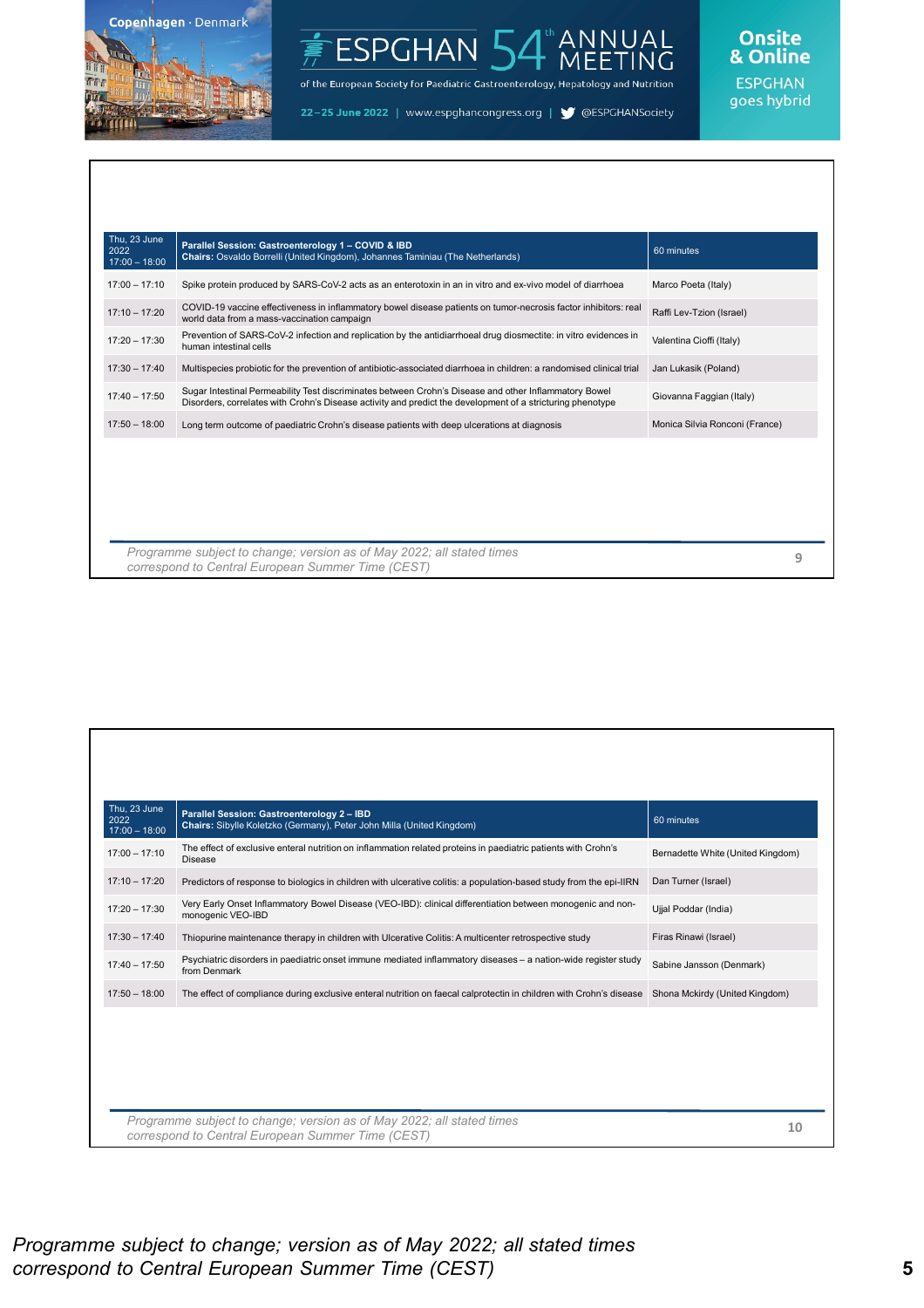

#### ANNUAL<br>MEETING ESPGHAN<sup>1</sup>

of the European Society for Paediatric Gastroenterology, Hepatology and Nutrition

22-25 June 2022 | www.espghancongress.org | S @ESPGHANSociety

## Onsite<br>& Online

| Thu. 23 June<br>2022<br>$17:00 - 18:00$ | Parallel Session: Nutrition 1 – Novelties in infant and neonatal nutrition<br>Chairs: Miguel Saenz de Pipaón (Spain), Gitte Zachariassen (Denmark)                                                                | 60 minutes                                |
|-----------------------------------------|-------------------------------------------------------------------------------------------------------------------------------------------------------------------------------------------------------------------|-------------------------------------------|
| $17:00 - 17:10$                         | Improved neurodevelopmental outcomes at 5.5 years in children who received bovine milk fat globule membrane<br>(MFGM) and bovine lactoferrin in infant formula through 12 months of age                           | Steven S. Wu (United States)              |
| $17:10 - 17:20$                         | Long term impact of bovine milk fat globule membrane supplementation during infancy on executive functions at<br>14 years of age                                                                                  | Fabiola Lazarte (Peru)                    |
| $17:20 - 17:30$                         | Large, milk phospholipid-coated lipid droplets containing a mixture of dairy and vegetable lipids in infant formula<br>and blood pressure at school age: follow up of a randomised controlled trial               | Anita Hokken-Koelega (The<br>Netherlands) |
| $17:30 - 17:40$                         | A novel human milk fortifier supports adequate growth in very low birth weight infants: a randomised controlled<br>trial                                                                                          | Jean-Charles Picaud (France)              |
| $17:40 - 17:50$                         | Adding bovine lactoferrin and reducing iron content in infant formula from 8 to 2 mg/L does not affect<br>neurodevelopment at 12 month of age - a randomized controlled trial                                     | Maria Björmsjö (Sweden)                   |
| $17:50 - 18:00$                         | The evaluation of tolerance rate and the immune tolerance acquisition in children with cow's milk allergy<br>switching from amino acid-based formula to extensively hydrolyzed casein formula: the SDACMA project | Roberto Berni Canani (Italy)              |
|                                         |                                                                                                                                                                                                                   |                                           |
|                                         |                                                                                                                                                                                                                   |                                           |
|                                         |                                                                                                                                                                                                                   |                                           |
|                                         |                                                                                                                                                                                                                   |                                           |
|                                         | Programme subject to change; version as of May 2022; all stated times<br>correspond to Central European Summer Time (CEST)                                                                                        | 11                                        |

| Thu, 23 June<br>2022<br>$17:00 - 18:00$ | Parallel Session: Hepatology 1 - Around PFIC and hyperbilirubinemia<br>Chairs: Emmanuel Gonzalès (France), Vibeke Brix Christensen (Denmark)                                                | 60 minutes                                  |
|-----------------------------------------|---------------------------------------------------------------------------------------------------------------------------------------------------------------------------------------------|---------------------------------------------|
| $17:00 - 17:10$                         | Efficacy and safety outcomes in patients with progressive familial intrahepatic cholestasis who had an odevixibat<br>dose escalation: pooled results from the PEDFIC 1 and PEDFIC 2 studies | Tassos Grammatikopoulos (United<br>Knigdom) |
| $17:10 - 17:20$                         | Analysis of quality of life, hepatic biochemical markers, and sleep in patients with progressive familial intrahepatic<br>cholestasis who had a pruritus response with odevixibat treatment | Girish Gupte (United Kingdom)               |
| $17:20 - 17:30$                         | Maralixibat treatment response is associated with improved health-related quality of life in patients with BSEP<br>deficiency                                                               | Douglas B. Mogul (United States)            |
| $17:30 - 17:40$                         | Severe progressive intrahepatic cholestasis, secondary to homozygous mutation of TJP2; a single high volume<br>pediatric liver transplant centre experience                                 | Kishwer Kumar (Saudi Arabia)                |
| $17:40 - 17:50$                         | Disease burden and management of Crigler-Najjar Syndrome: report of a world registry                                                                                                        | Norman Junge (Germany)                      |
| $17:50 - 18:00$                         | Urinary coproporphyrins analysis is a potential diagnostic test of neonatal-onset Dubin-Johnson syndrome                                                                                    | Abdulrahman Al-Hussaini (Saudi<br>Arabia)   |
|                                         |                                                                                                                                                                                             |                                             |
|                                         |                                                                                                                                                                                             |                                             |
|                                         |                                                                                                                                                                                             |                                             |
|                                         |                                                                                                                                                                                             |                                             |
|                                         | Programme subject to change; version as of May 2022; all stated times<br>correspond to Central European Summer Time (CEST)                                                                  | 12                                          |